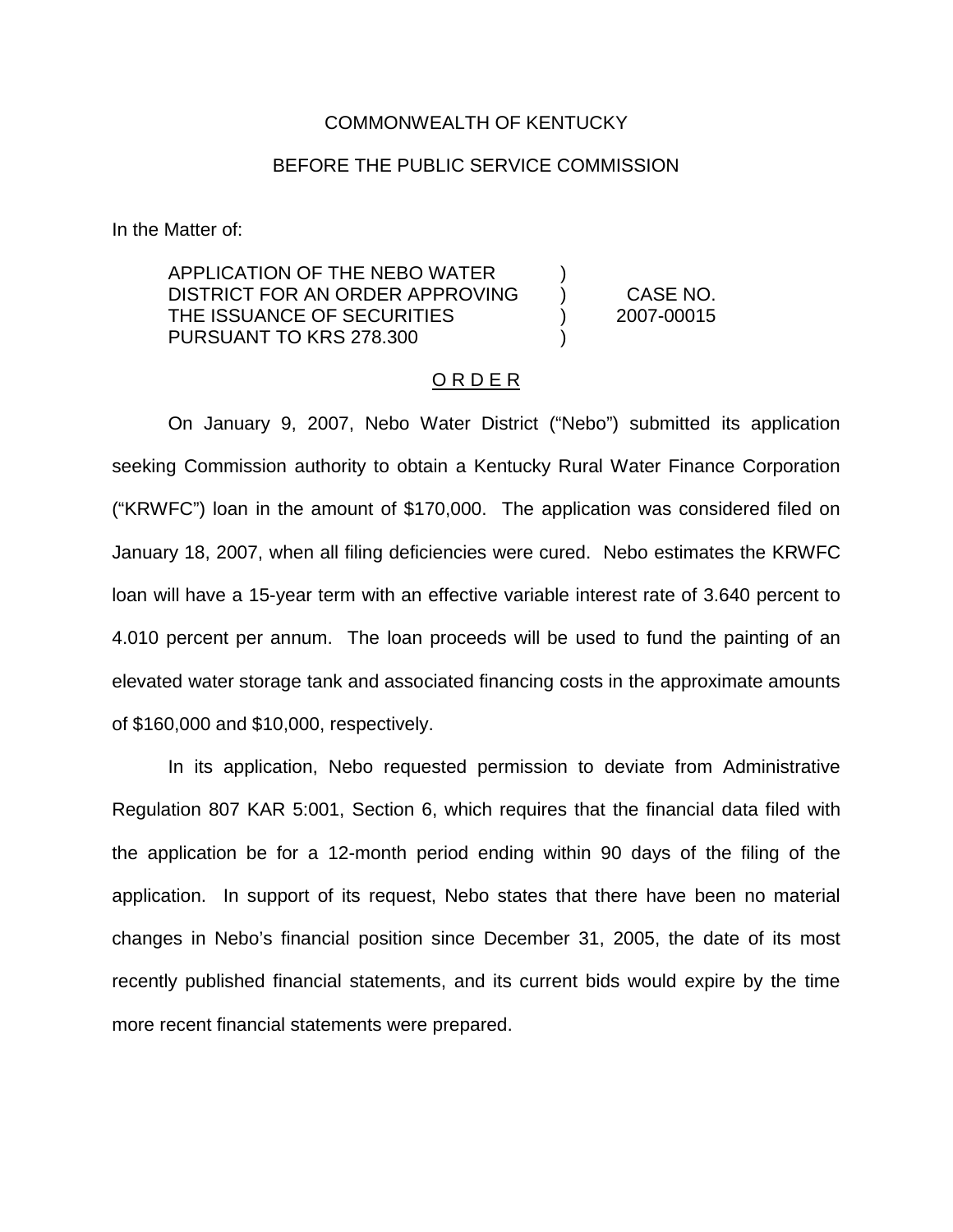The Commission, having considered the evidence of record and being otherwise sufficiently advised, finds that:

1. Nebo's proposed KRWFC loan is for a lawful object within its corporate purpose, is necessary, appropriate for and consistent with the proper performance of its service to the public, and should therefore be approved.

2. Good cause has been shown to permit Nebo to deviate from Administrative Regulation 807 KAR 5:001, Section 6.

IT IS THEREFORE ORDERED that:

1. Nebo is authorized to obtain the KRWFC loan in the amount of \$170,000 maturing over a 15-year period with variable rates of interest ranging from 3.640 percent to 4.010 percent.

2. Nebo shall, within 30 days of obtaining the KRWFC loan authorized herein, file with the Commission a statement setting forth the date the loan was obtained, the actual interest rates, and the principal amount.

3. The proceeds from the transaction authorized herein shall be used only for the lawful purposes specified in the application.

4. All costs associated with this tank painting shall be recorded in account 186.3, Regulatory Assets as stated in the Uniform System of Accounts for Class A and B Water Districts and Associations. Amortization of this regulatory asset shall be charged to account 407.4, Amortization of Regulatory Assets, on a straight-line basis over the estimated life of the painting.

5. Nebo's request for permission to deviate from Administrative Regulation 807 KAR 5:001, Section 6, is granted.

-2- Case No. 2007-00015